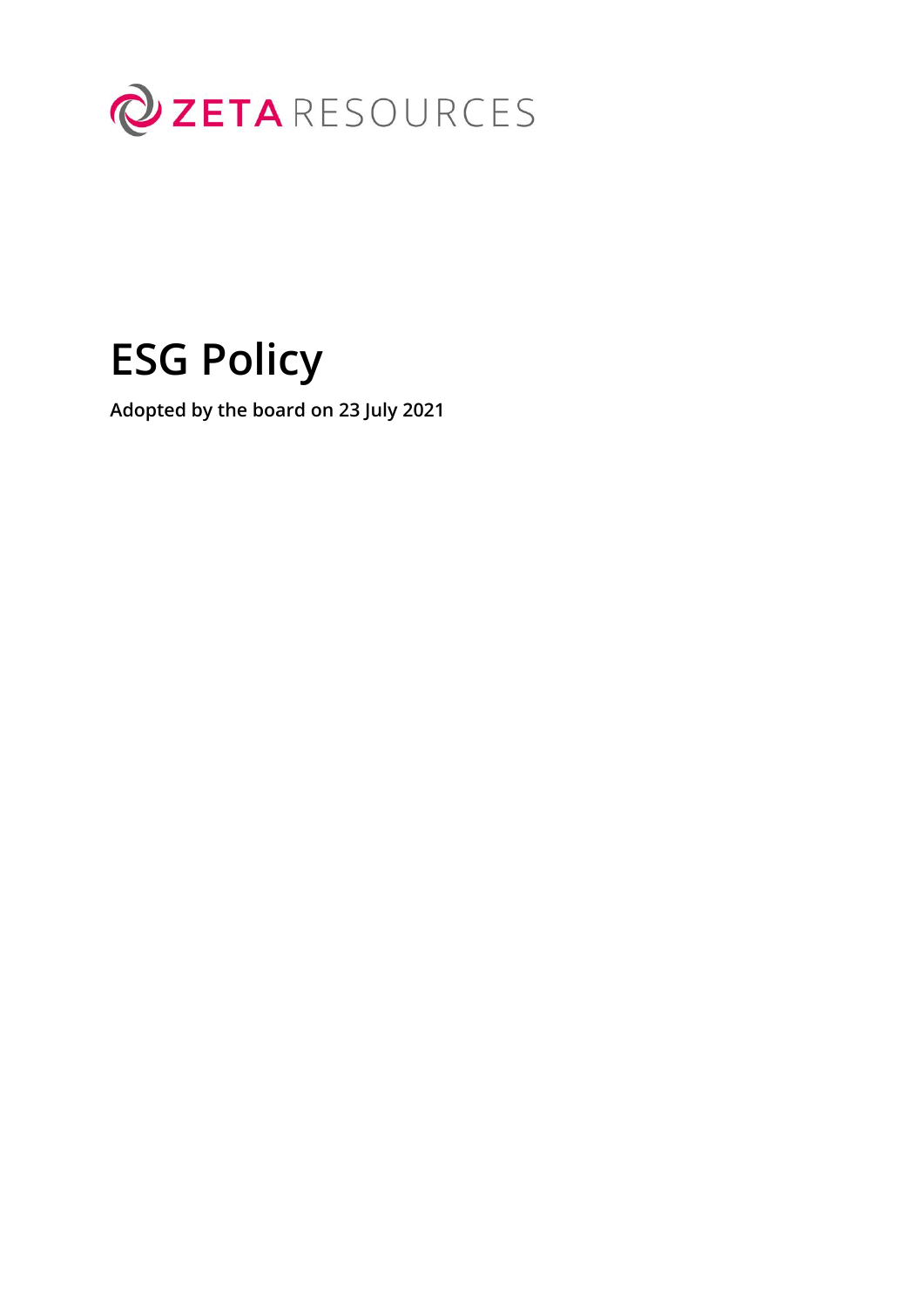## **ESG Policy**

### **Zeta Resources Limited and its subsidiaries ("Zeta" or the "Company")**

#### **1. Scope of this policy**

- **1.1** This policy applies to all the Company's investments as approved by the board of directors of the Company ("the board") and as managed by the investment management company, ICM Limited ("Investment Manager").
- **1.2** The policy directs the Investment Manager to adequately consider Environmental, Social and Governance ("ESG") risks and opportunities as part of the investment process in accordance with Company's investment mandate.
- **1.3** This document sets out the general approach to incorporating responsible investment into the Company's investment decision making; it does not provide in-depth details of the processes applied to implementation.

#### **2. Purpose of this policy**

- **2.1** The purpose of this policy is to outline the Company's commitment to ESG. This policy is important because the Company believes in being a responsible and ethical business. Zeta believes that successful investing requires consideration of sustainable business practices, as well as traditional financial risk and return assessments.
- **2.2** This policy is designed to:
	- (a) record the Company's commitment to managing environmental, social and governance ("ESG") risks and opportunities within its portfolio; and
	- (b) describe the approach to addressing ESG reporting and disclosure for investments.

#### **3. Identifying and integrating ESG**

- **3.1** Integration of responsible investing is the systematic and explicit inclusion of ESG considerations into financial analysis and decision making. This enables ESG risks and opportunities to be identified and factored into the risk-return assessment for an investment.
- **3.2** Zeta recognises that relevant and material ESG issues can meaningfully affect investment performance, and it thereby seeks to include these considerations in the integrated research analysis, decision-making, and ongoing monitoring of its portfolio.
- **3.3** Zeta seeks to draw its own conclusions based on objective, ascertainable facts. The Company believes that each investment should be considered on its own merits, and that intentions and actions are important considerations.
- **3.4** The stage of development of, and relevance of ESG issues to, each investment will depend on the investment. There may also be limitations on data availability for some investments, particularly outside public markets. Subject to these constraints, the Company:
	- (a) aims to identify and manage significant ESG investment related risks;
	- (b) will consider ESG issues (in addition to traditional investment criteria) when considering investments; and
	- (c) aims to measure and monitor ESG issues for investments where those factors may impact the Company business, reputation or the communities in which it operates.

#### **4. United Nations Principles for Responsible Investment**

- **4.1** The United Nations-supported Principles for Responsible Investment ("PRI") organisation was launched in 2006 and is mandated to:
	- (a) understand the investment implications of environmental, social and governance (ESG) factors;
	- (b) support its international network of investor signatories in incorporating these factors into their investment and ownership decisions.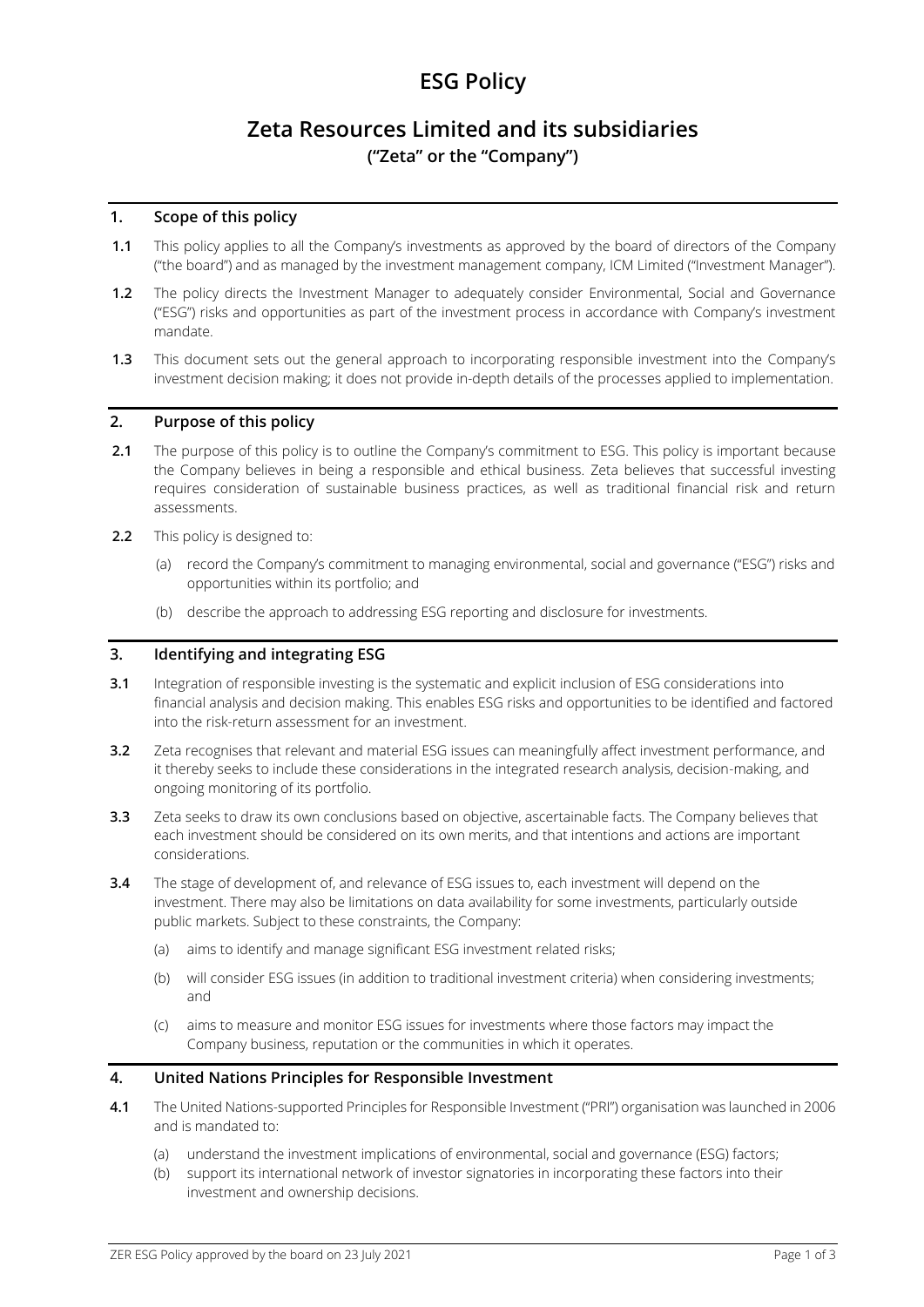PRI acts in the long-term interests of its signatories and the financial markets and economies in which they operate and ultimately of the environment and society as a whole.

As at 31 March 2020, there were over 3038 PRI signatories worldwide responsible for over US\$103.4 trillion in assets under management.

- **4.2** The Investment Manager is a signatory to PRI, and is committed to adhering to the organisation's six Principles for Responsible Investment:
	- (a) incorporate ESG issues into investment analysis and decision-making processes;
	- (b) be active owners and incorporate ESG issues into ownership policies and practices;
	- (c) seek appropriate disclosure on ESG issues by investee entities;
	- (d) promote acceptance and implementation of the Principles within the investment industry;
	- (e) work together to enhance our effectiveness in implementing the Principles; and
	- (f) report on activities and progress towards implementing the Principles.

#### **5. Application**

- **5.1** The Investment Manager's Responsible Investing policy governs how it takes into consideration ESG issues in conjunction with the financial, macro and political drivers when making an investment. [append ICM's policy document or hyperlink to it from ICM's website]
- **5.2** The Investment Manager has developed its own processes to assess a company's approach to ESG criteria rather than relying entirely on third-party ratings or data providers. It looks for sound investments based on a bottom-up approach where there are strong financial fundamentals and attributes such as political stability, economic development, an acceptable legal framework, and an encouraging attitude to foreign investment.
- **5.3** At the investment stage, ESG factors are integrated into the research, analysis and decision-making processes. Zeta are active owners, working with investee companies to incorporate stronger ESG principles. As shareholders, the Company votes in a considered manner and works with investee companies to drive positive change.
- **5.4** ESG issues will be approached in the following three ways:
	- (a) Understanding: in depth analysis and understanding of the key issues that face potential and current holdings, as well as a deep understanding of the industry in which they operate in.
	- (b) Integration: incorporate the output of the 'Understanding' component detailed above into company analysis to ensure a clear and complete picture of the investment opportunity is obtained.
	- (c) Engagement: work with investee companies on the key issues on a regular basis, and where possible hold face-to face meetings to help them understand and guide them towards an improved ESG position.
- **5.5** Environmental & Social: for each investee company, questions identifying key risks and value drivers will be assessed, ranking for each of the following three areas:
	- (a) Strategy: is there a strategy in place to manage this risk and is it suitable and/or sustainable?
	- (b) Disclosure: how clear and effective is the policy around these issues and what disclosure has been provided?
	- (c) Performance: are they meeting their objectives to manage this risk?
- **5.6** Governance: The Company believes corporate governance is paramount to any investment, as it is important for the investee company's management to be aligned with all stakeholders. The ESG assessment process includes questions covering shareholders rights; transparency; related parties; audit and accounting; board composition and effectiveness; executive oversight and compensation.
- **5.7** Proxy Voting: The Company has discretion to determine the best course of action to maximise shareholder value. Proxies and shareholder proposals of an ESG nature will be reviewed carefully and the voting decision will take into consideration the following principles:
	- (a) board of directors to be suitably skilled, diverse and independent;
	- (b) remuneration policies to be sensible and focused on the long-term;